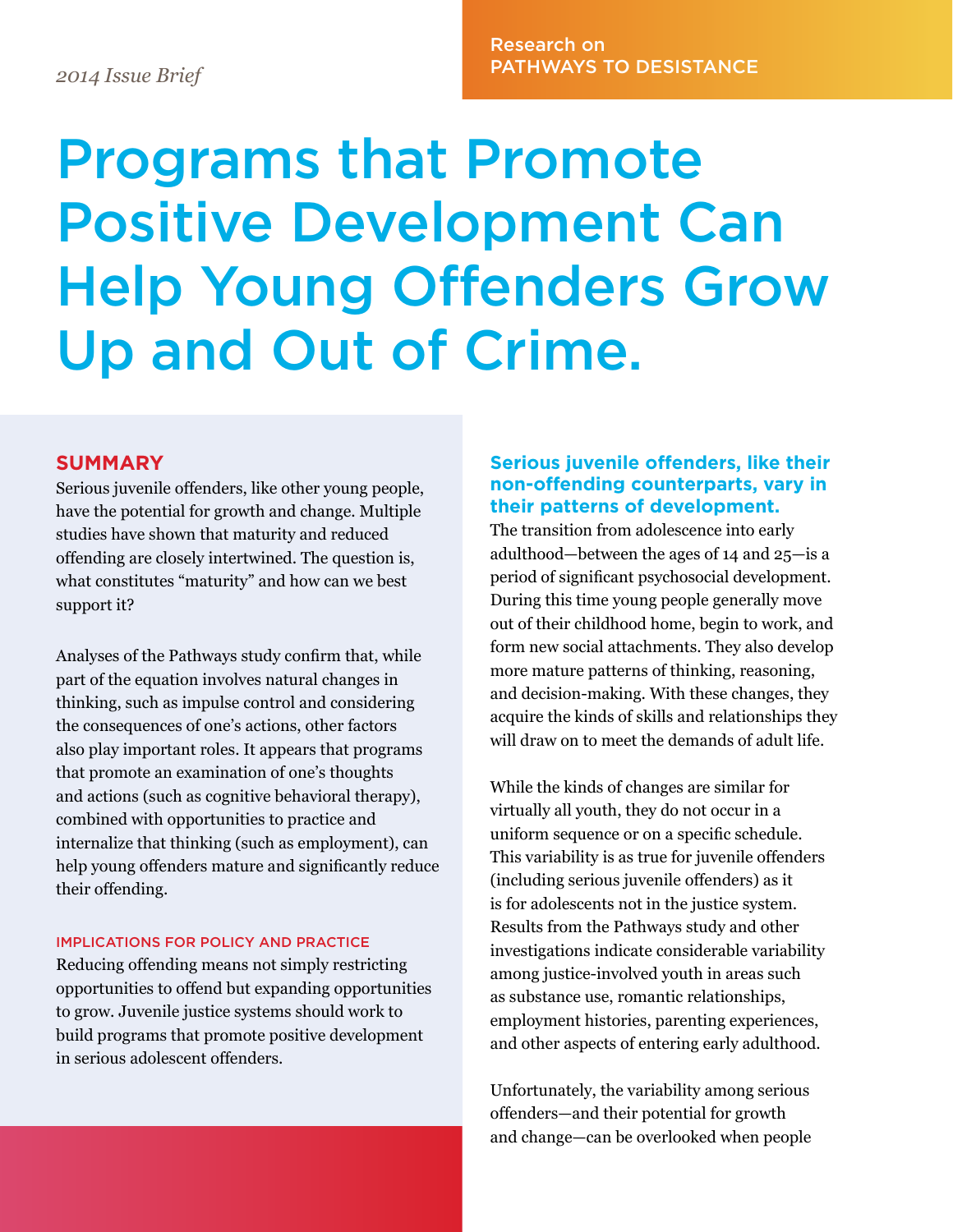focus on their offending. The small percentage of youth in the juvenile justice system who commit serious crimes<sup>1</sup> are often viewed as a homogeneous group, destined for poor outcomes. This leads to uniform policies based solely on legal factors or the current offense, with no consideration of social and developmental factors.

#### **Most serious juvenile offenders are not on the road to persistent adult offending.**

One thing that is known about juvenile offenders is that their offending patterns change as they grow up. As a group, serious offenders reduce their offending over time. However, as with other aspects of development, they do not reduce their criminal involvement in lockstep; different subgroups change at very different rates and ages.

Work from the Pathways study of serious adolescent offenders has shown several different paths, whether the offending is measured by official arrest records (figure 1) or self-reports (figure 2).

### **Multiple components of maturity are related to reduced offending.**

The juvenile justice system focuses a great deal of attention on reducing recidivism—but that is not the only way to frame success. It is also useful to look at positive behavior and what factors—what particular aspects of "growing up"—promote a pro-social life in young offenders.

Many theories have been offered to explain why individuals change in particular ways throughout late adolescence and early adulthood—and why, in particular, they might reduce their criminal involvement and become well-functioning adults. The most prominent theories conclude that developmental change in general is the result of multiple individual, social, and contextual factors. It is reasonable to think that this is also true for reductions in offending.

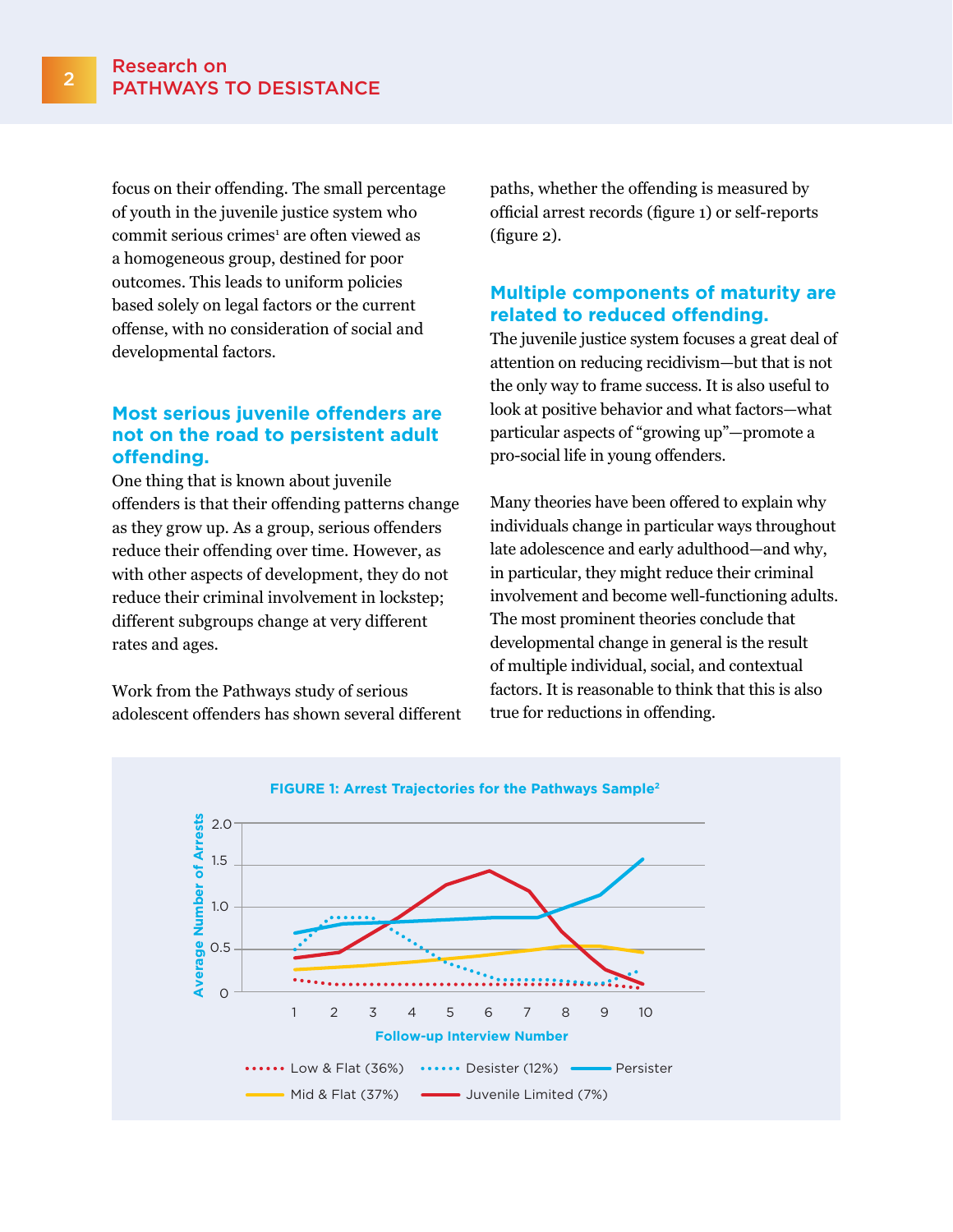

**FIGURE 2: Time-Based Trajectories for Self-Reported Offending3**

Several analyses from the Pathways study support this conclusion for serious juvenile offenders, and extend the findings discussed in a companion brief on adolescent development.<sup>4</sup>While the findings do not show a clear cause-and-effect relationship between maturity and decreased offending, they strongly suggest that more mature thinking, influenced by multiple social factors, plays an influential role in desistance from crime and more positive behavior.

• In one set of analyses, investigators assessed whether changes over time in some areas of development explained the widely documented downward slope in the "age-crime curve" the drop-off in crime during late adolescence and early adulthood.<sup>5</sup> A long-held position in criminology is that this is solely a product of age, with no other sociological or psychological variables exerting a significant influence.<sup>6</sup> The investigators in the current study found, to the contrary, that a number of factors are involved, and that each of them contributes

independently to reduced offending. Assessed separately, the contributions of these factors range from 3 percent for "procedural justice" (that is, how fair and legitimate the youth believes the justice system is) to 49 percent for "social learning" (the influence of peers and other elements of one's social context). Changes in all the variables taken together explained 69 percent of the drop in offending. The conclusion is that multiple co-occurring developmental changes fuel much of the association between age and reduced offending.

• Another group of investigators identified 142 study participants who, despite committing a serious offense at the point of entry into the study, went on to be "system successes"—that is, they had no or only minimal involvement with the justice system (at most a single misdemeanor) in the seven-year follow-up period.<sup>7</sup> The males from this group were compared to other male study participants who looked just like them on a variety of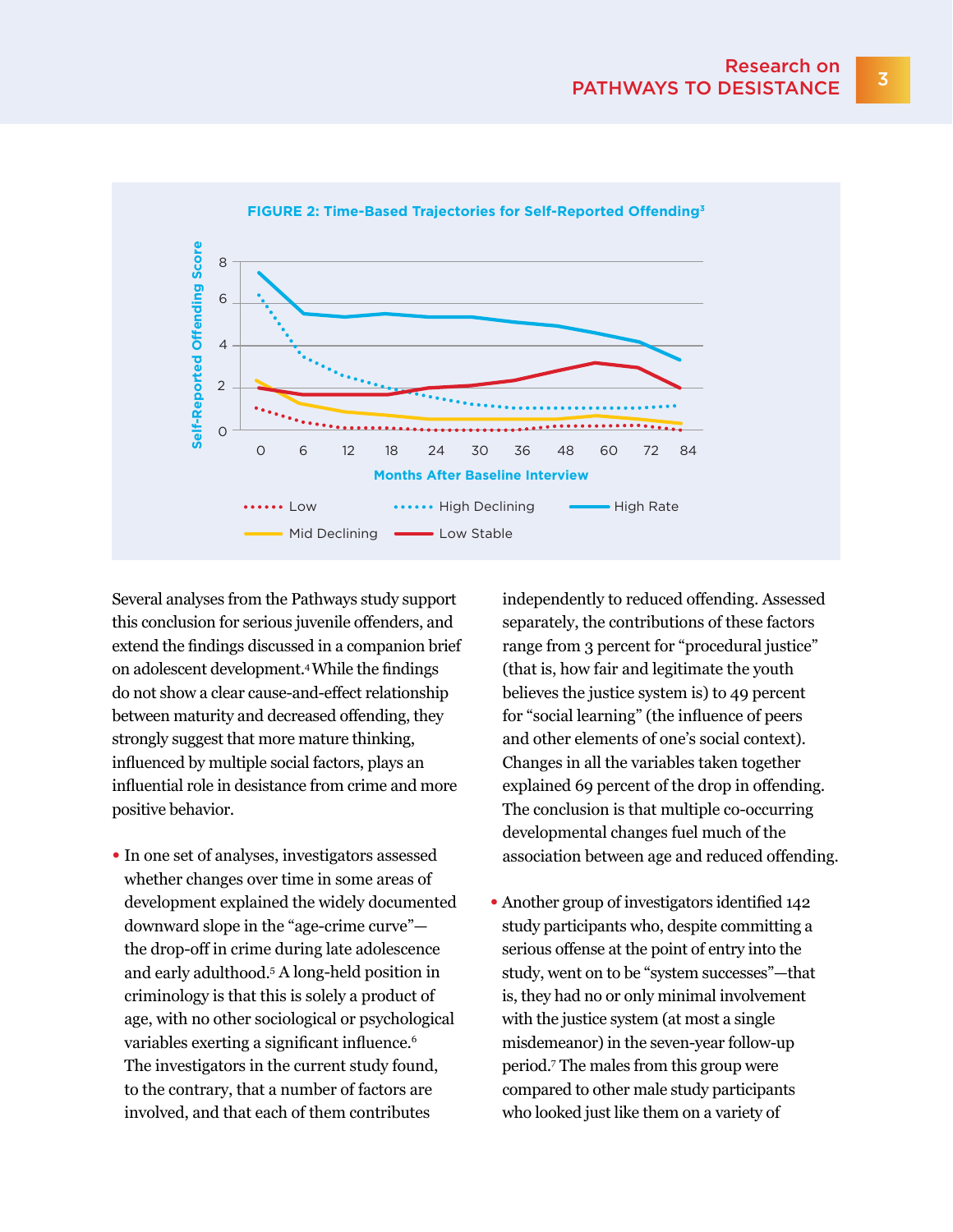characteristics at disposition. Over the subsequent seven years, the two groups differed in three significant ways: the "system success" individuals had developed more restraint, believed more in the legitimacy of the law, and grew more in overall maturity. These are all changes in how adolescents frame their social role in relation to others as they grow up. In addition, engagement with the world of legitimate work appeared to matter for the successful youth, who saw significant increases in earnings through legal means. (Both groups retained comparable, but generally low, levels of illegal earnings.) The conclusion here is that changes in maturity and attitudes, along with some movement into adult roles, are associated with breaking free of justice-system involvement.

• In a third set of analyses, investigators examined whether changes in psychosocial maturity differed in adolescents with different patterns of offending.8 They found that the serious adolescent offenders in the Pathways study matured the same way you would expect in any sample of adolescents going into young adulthood. The youth showed growth in each of six indicators of psychosocial maturity: impulse control, suppression of aggression, consideration of others, future orientation, personal responsibility, and resistance to peer influence. The rate of increase slowed but did not stop in early adulthood (age 22 and after). However, there were identifiable groups in the sample of offenders who matured more slowly or more quickly than others, and these different patterns of maturing were associated with different patterns of offending: youth whose antisocial behavior persisted into early adulthood showed lower levels of psychosocial maturity in adolescence and slower development of maturity.

#### **So how can policy and practice promote increased maturity of judgment and action?**

Converging evidence from analyses of the Pathways study indicates that more mature thinking may be a key component in reduced criminal offending. But it is not a magic bullet; an adolescent's social situation and opportunities for adult roles also are important to the process. Opportunities for positive behaviors promote more mature patterns of thinking, and these shifts in thinking, in turn, promote more positive social opportunities. This raises the important issue of how practices and policies can encourage this process and enhance positive development in serious adolescent offenders.

One approach with a good track record is cognitive behavioral therapy—programs that identify and rehearse constructive reactions to social situations.9 The Pathways evidence supports the idea that evidence-based programs of this type, done well, are likely to have a positive effect on serious adolescent offenders.

But changes in thinking are just the first step; those changes will only take hold as they are practiced and internalized. Adolescent offenders need opportunities to apply and test out their judgments. Therefore interventions should focus on refining, expanding, and applying mature thinking and judgments in social situations.

Integration into adult social roles provides the context for this kind of learning, allowing adolescents to gain adult capacities such as reasoning, responsibility, and job skills. But young offenders will get that experience only if the juvenile justice system builds programs for that purpose—programs that give young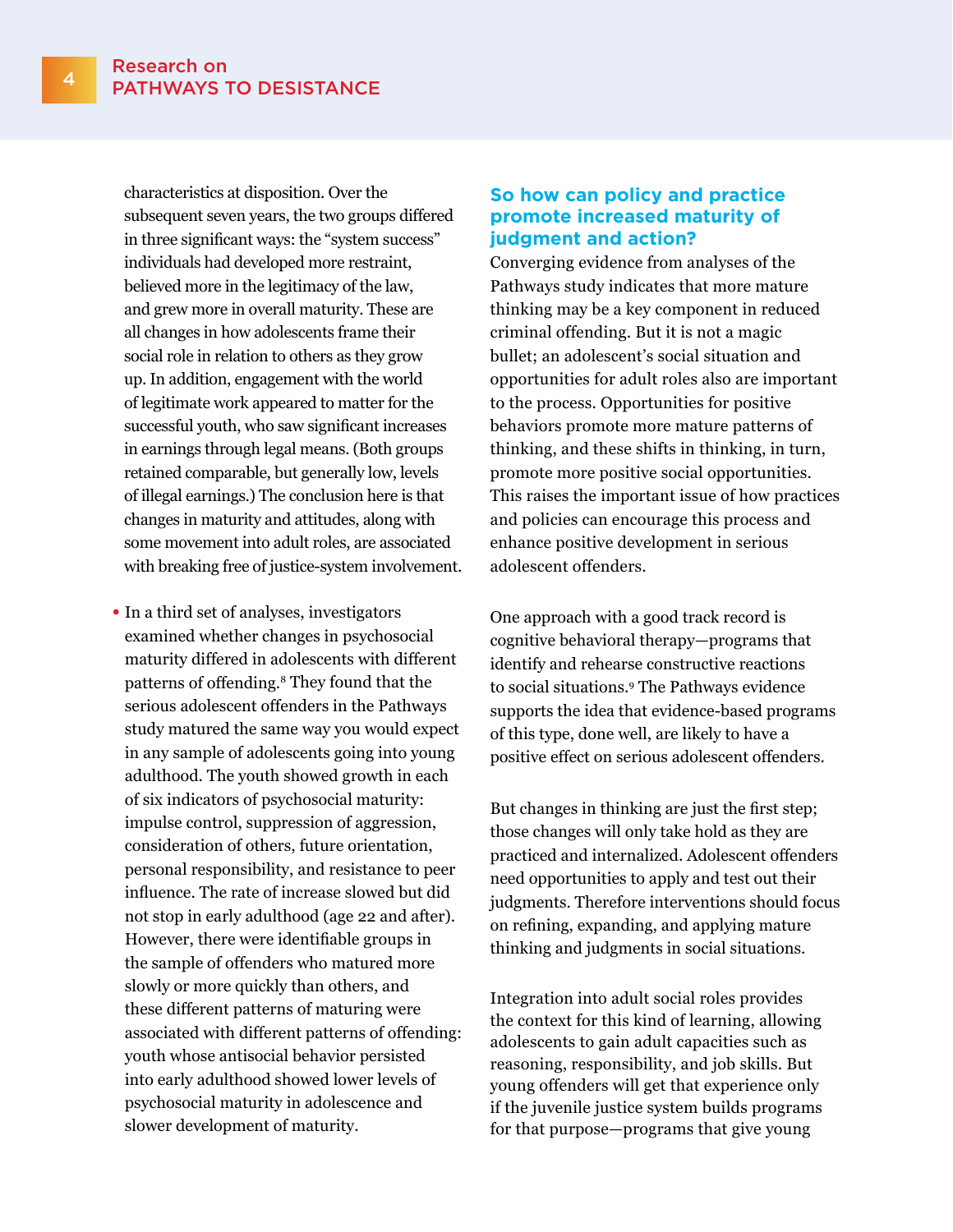people the opportunity to take on new roles and acquire adult capacities through supported experiences, as parents do for their children. This will require the system to establish community connections in multiple arenas employment, education, culture—to strengthen opportunities for these youth.<sup>10</sup>

#### **The bottom line: reducing offending means not simply restricting opportunities to offend but expanding opportunities to grow.**

The broad message of the findings discussed here is that positive development, particularly maturity of judgment, is closely intertwined with reductions in offending: each strand affects the other, taking different twists and contours over time, and varying widely among individuals. There is variability in the sequence and rate at which serious adolescent offenders move into young adulthood, and in how they desist from crime. But consistently, criminal involvement falls off as positive transitions in world view and changes in social roles take hold.

The long view on ensuring public safety thus rests on promoting the processes of positive development.<sup>11</sup> The juvenile justice system must work with other sectors of society to equip serious adolescent offenders with capacities to think and act more maturely. With the help of directed experiences in the community, even serious offenders can grow up and out of crime.

#### **FURTHER READING**

#### [Focusing Juvenile Justice on Positive Youth](http://www.chapinhall.org/sites/default/files/publications/249.pdf)

[Development.](http://www.chapinhall.org/sites/default/files/publications/249.pdf) Butts, Mayer, & Ruth. Chapin Hall Center for Children: Issue Brief #105. October, 2005.

[Reforming Juvenile Justice: A Developmental Approach.](http://www.nap.edu/catalog.php?record_id=14685) National Research Council, Committee on Assessing Juvenile Justice Reform.

[Core Principles for Reducing Recidivism and Improving](http://csgjusticecenter.org/wp-content/uploads/2014/07/Core-Principles-for-Reducing-Recidivism-and-Improving-Other-Outcomes-for-Youth-in-the-Juvenile-Justice-System.pdf)  [Other Outcomes for Youth in the Juvenile Justice](http://csgjusticecenter.org/wp-content/uploads/2014/07/Core-Principles-for-Reducing-Recidivism-and-Improving-Other-Outcomes-for-Youth-in-the-Juvenile-Justice-System.pdf)  [System.](http://csgjusticecenter.org/wp-content/uploads/2014/07/Core-Principles-for-Reducing-Recidivism-and-Improving-Other-Outcomes-for-Youth-in-the-Juvenile-Justice-System.pdf) Seigle, Walsh, & Weber, Council of State

Governments Justice Center, 2014.

- 1. About 5 percent for a serious person charge and 23 percent for a serious property charge. Puzzanchera, C. (2014). *Juvenile Arrests* 2011. Washington, DC: Office of Juvenile Justice and Delinquency Prevention. Juvenile Offenders and Victims: National Report Series.
- 2. Brame, R., Schubert, C.A. Mulvey, E.P., Piquero, A.R. (2013, November). Arrest patterns in a sample of serious adolescent offenders. Paper presented at the meeting of the American Society for Criminology, Atlanta, GA.
- 3. Piquero, A.R., Monahan, K., Glasheen, C., Schubert, C.A., Mulvey, E.P. (2013). Does Time Matter? Comparing Trajectory Concordance and Covariate Association Using Time-Based and Age-Based Assessments. *Crime & Delinquency*, 59(5), 738-763.
- 4. Steinberg, L. (2014) Most Adolescents Stop Offending. How Can We Help? Chicago, IL: MacArthur Foundation.
- 5. Sweeten, G., Piquero, A.R., and Steinberg, L. (2013) Age & The Explanation of Crime, Revisited. *Journal of Youth and Adolescents*, 42(6), 921-938.
- 6. Gottfredson, M.R., & Hirschi, T. (1990). *A general theory of crime*. Stanford, CA: Stanford University Press.
- 7. Schubert, C.A., Mulvey, E.P., and Pitzer, L. (Manuscript under review)
- 8. Monahan, K., Steinberg, L., Cauffman, E., and Mulvey, E. (2014). Psychosocial (Im)maturity from Antisocial Behavior. *Development and Psychopathology*, 24(4), 1093-1105.
- 9. Lipsey, M W., Chapman, G.L. and Landenberger, N.A. (2002). Cognitive behavioral programs for offenders. *The Annals of the American Academy of Political and Social Science* 578:144-157.
- 10. Butts, J., Mayer, S., and Ruth, G. (October, 2005) *Focusing Juvenile Justice on Positive Youth Development*. Chapin Hall Center for Children: Issue Brief #105.
- 11. National Research Council. (2012). *Reforming Juvenile Justice: A Developmental Approach. Committee on Assessing Juvenile Justice Reform*. In R. J. Bonnie, R. L. Johnson, B. M. Chemers, and J. A. Schuck (Eds.). Committee on Law and Justice, Division of Behavioral and Social Sciences and Education. Washington, DC: The National Academies Press.

The Pathways to Desistance study is a multi-site, longitudinal study of serious adolescent offenders as they transition from adolescence into early adulthood. It is funded by the John D. and Catherine T. MacArthur Foundation in partnership with federal and state agencies and other foundations. For more information, contact Carol Schubert at [schubertca@upmc.edu,](mailto:schubertca@upmc.edu) or visit the Pathways website, <www.pathwaysstudy.pitt.edu>.

Suggested Citation: Schubert, C.A. & Mulvey, E.P (2014) *Programs that Promote Positive Development Can Help Young Offenders Grow Up and Out of Crime*. Chicago, IL: MacArthur Foundation.

*Models for Change: Systems Reform in Juvenile Justice,* launched in 2004, is a multi-state initiative working to guide and accelerate advances in juvenile justice, to make systems more fair, effective, rational, and developmentally appropriate.

**The Resource Center Partnership** is expanding the reach of the *Models for Change* initiative—its lessons, best practices, and knowledge built over a decade of work—to more local communities and states. The Partnership provides practitioners and policymakers with technical assistance, trainings, tools, and resources for juvenile justice reform.



<modelsforchange.net>